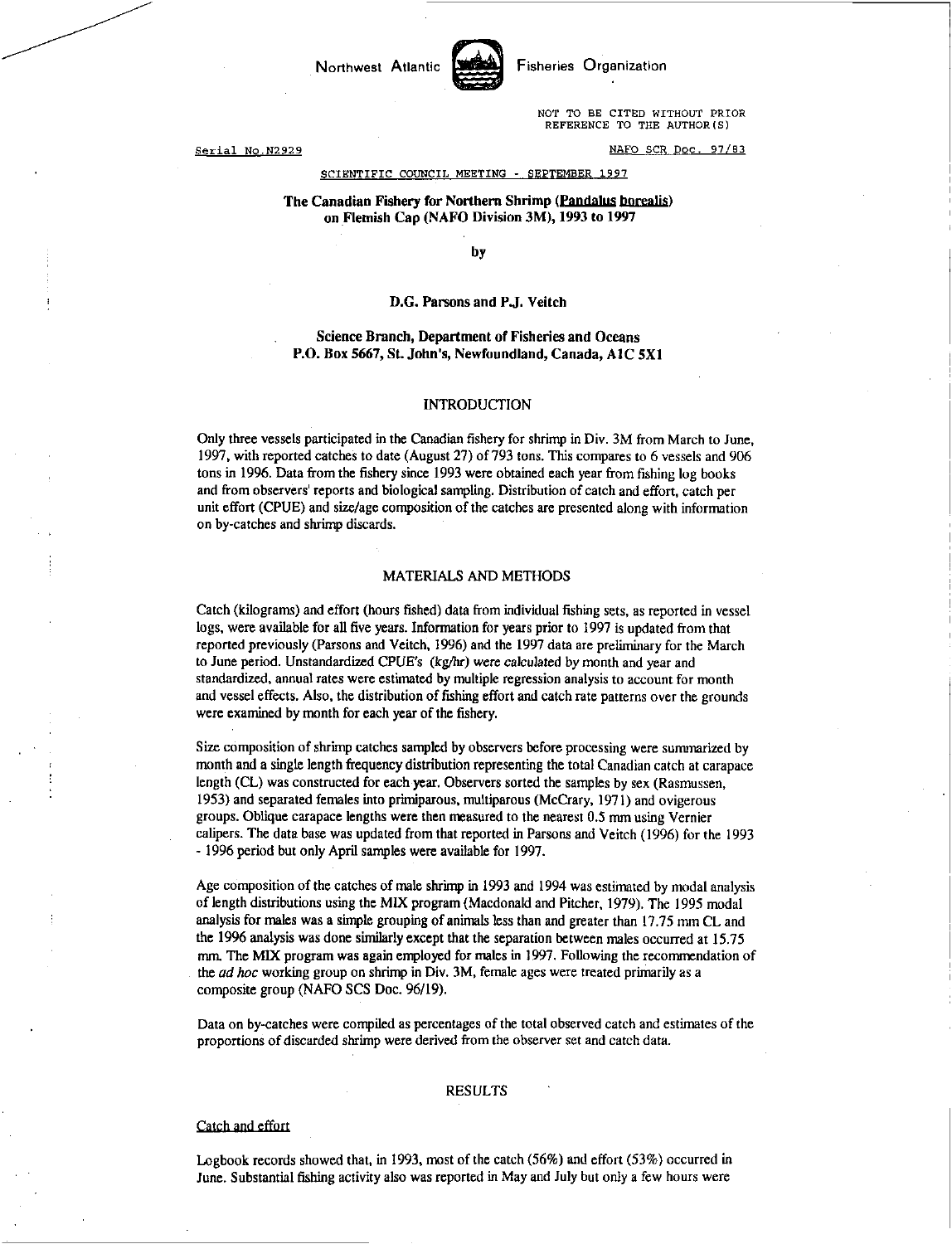fished at the end of April and beginning of August. In 1994, 82% of the catch and 75% of the effort occurred during May - June with considerably less fishing in March, April and December. The fishery extended from March to July in 1995, with June accounting for 32% and 27% of the catch and effort, respectively. In 1996, most of the fishery (87% of the catch and effort) occurred in April and May. All logbooks for 1997 are not yet available but April appears to have been the most important month, accounting for 58% and 51% of the catch and effort, respectively. A summary of catch (tons) and effort (hours fished) by month and year, as provided in vessel logs, is given in the table below.

| Year | Month        | Feb. | March | April    | May  | June | July. | Aug. | Dec. | Sum  | Total |
|------|--------------|------|-------|----------|------|------|-------|------|------|------|-------|
|      | Tons         |      |       | $\leq$ 1 | 550  | 1652 | 729   | 11   |      | 2943 | 3724  |
| 1993 | <b>Hours</b> |      |       | 4        | 840  | 3896 | 2539  | 22   |      | 7301 | 9239  |
|      | <b>Tons</b>  |      | 66    | 86       | 513  | 252  |       |      | 13   | 930  | 1041  |
| 1994 | Hours        |      | 383   | 407      | 1831 | 826  |       |      | 97   | 3544 | 3967  |
|      | Tons         |      | 73    | 196      | 196  | 295  | 149   |      | 23   | 931  | 970   |
| 1995 | Hours        |      | 466   | 860      | 484  | 1062 | 968   |      | 125  | 3965 | 4131  |
|      | Tons         | 24   | 20    | 420      | 356  | 70   |       |      |      | 891  | 906   |
| 1996 | Hours        | 137  | 104   | 1844     | 1533 | 266  |       |      |      | 3884 | 3949  |
|      | Tons         |      | 110   | 332      | 124  | 11   |       |      |      | 577  | 793   |
| 1997 | Hours        |      | 326   | 914      | 511  | 50   |       |      |      | 1801 | 2475  |

The "Total" column, above, refers to the estimated total catch for the year (provisional) and to the estimated total effort. The latter was calculated by dividing the total catch by the ratio of catch and effort obtained from the logbook data.

Fishing positions recorded in logbooks of Canadian vessels showed that the fishery in 1993 was initiated on the western edge in April and expanded along the northwestern slope in May (Fig. 1). Fishing records for June and July indicated a concentration of activity north of  $47^{\circ}$  N in an arc extending from approximately  $46^{\circ}30'$  W to  $44^{\circ}$  W, in close association with the 400 m contour. Catch rates greater than 500 kg/hr occurred throughout the area fished in June but were less frequent along the eastern slope in July.

In 1994, most fishing occurred west of 45°W, especially in May and June when most of the catch was taken. Substantial effort was located in western (May) and southwestern regions (lune), in contrast to the previous year. High catch rates (> 500 kg/br) occurred sporadically throughout the western areas in May and June but were encountered infrequently earlier in the year. Only a small amount of catch and effort was reported for December and catch rates were low throughout the same area fished as in spring.

The fishery in most months of 1995 also was concentrated west of  $45^{\circ}$ W but effort was more widespread, especially from April to June, extending into much shallower waters than in the previous two years. Highest catch rates (> 500 kg/br) occurred occasionally throughout the western area in May and June and were most frequent in shallower water. The extreme western sector and the southwest corner, which were productive in May and June of 1994, yielded lower catch rates in 1995. A small amount of fishing was conducted in December but indicated low shrimp densities over a large area.

Fishing resumed at low effort in the southwestern sector in February, 1996, and shifted to the north in March but catch rates were low in both cases. In April, effort increased markedly and was spread over a large area of the Cap in depths greater than 200 m. The area fished by Canadian vessels in April, 1996, was greater than that fished in any other period since the fishery began. Catch rates greater than 500 kg/hr occurred sporadically throughout the area, particularly in shallow water. Fishing activity shifted to the west and deeper water in May and areas of high density (> 500 kg/hr) were scarce. June activity was reported from the northernmost grounds.

In March, 1997, fishing was concentrated west of  $45^{\circ}$ W in depths between 200 and 300 m. Effort shifted to the northwestern sector in April within a similar depth range.

#### **CPUE**

Monthly catch rates in 1993 decreased sharply from over 650 kg/hr in May to about 290 in July,

 $\sim$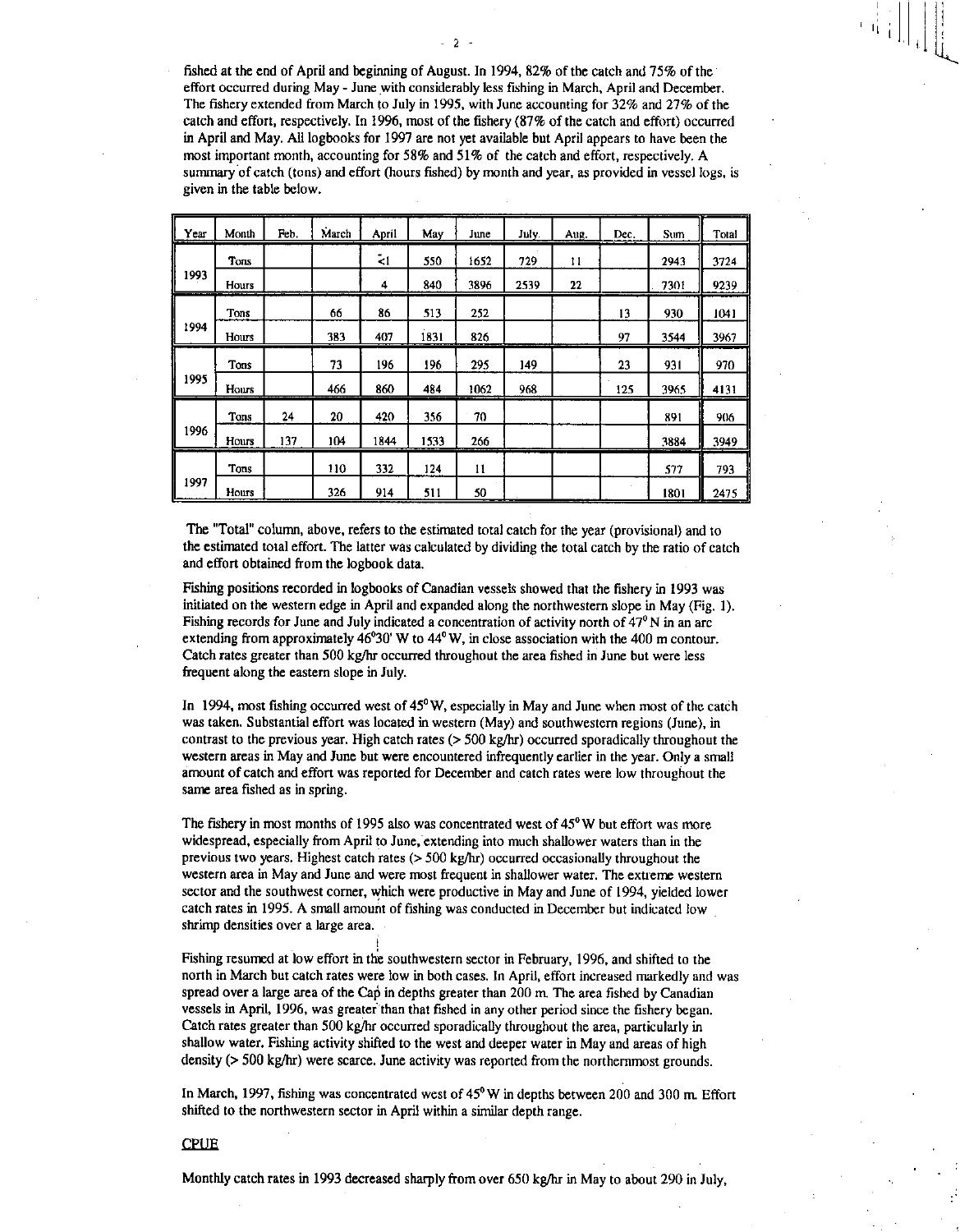increasing to 506 kg/hr in August. In 1994, there was a steady increase from 174 kg/hr in March to 305 in June followed by a low rate of 132 kg/hr in December when vessels returned briefly to the area. In 1995, catch rates increased from 156 kg/hr in March to 404 *in May* but then declined to 154 kg/hr in July. The December rate again was low compared to those of the April - June period. CPUE's in 1996 increased steadily from 178 kg/hr in February to 262 kg/hr in June. Catch rates in March and April, 1997 were higher than those of the same months in previous years while those for May and June, except in one case (May 1996), were lower.

| Year | Month | Feb. | Mar. | April | May | June | July | Aug. | Dec. | <b>Total</b> |
|------|-------|------|------|-------|-----|------|------|------|------|--------------|
| 1993 | kg/hr |      |      | 63    | 655 | 424  | 287  | 506  |      | 403          |
| 1994 | kg/hr |      | 173  | 212   | 280 | 305  |      |      | 132  | 263          |
| 1995 | kg/hr |      | 156  | 227   | 404 | 278  | 154  |      | 181  | 235          |
| 1996 | kg/hr | 178  | 196  | 228   | 232 | 262  |      |      |      | 229          |
| 1997 | kg/hr |      | 336  | 363   | 242 | 227  |      |      |      | 320          |

Annual CPUE estimates showed a large decrease from 1993 to 1994, a further, less dramatic decrease to 1996 and a substantial increase in 1997. However, because the seasonal data show an increasing trend during the first half of the year followed by a decrease during the second half and because different areas were fished each year, a simple comparison of annual rates might not be representative of changes in the stock over time. Therefore, the catch per effort data were *investigated for year, month,* area and vessel effects using a SAS multiple regression procedure (GLM) to produce a standardized, annual catch rate series. A preliminary run showed that AREA was not a significant class variable-and it was excluded from further analyses. The final model, with outliers removed based on the penultimate run (IF -0.75<RESIDUAL<0.75), included records for the March - July period where CATCH > 0 kg and EFFORT > 10 hrs for vessels with a history of at least two years in the fishery. The number of tows associated with each catch/effort record was used as a weighting factor.

About 80% of the variation was explained by the model and all class variables (YEAR VESSEL and MONTH) were highly significant using type III sum of squares (Table 1). Results showed that the positive coefficient for 1993 and the negative values for 1994 and 1996 were significantly different  $(P < 0.05)$  from zero, the 1997 standard, whereas the negative coefficient for 1995 was not (P > 0.10). The standardized series showed a decline *between* 1993 *and* 1994, *an increase* in 1995, a decrease in 1996 and an increase in 1997. Except for 1995, the trend was similar to the unstandardized series.



# Length distributions

The estimated size compositions of the 1993 Canadian catches in May and June (Fig. 2) showed that large, female shrimp with a modal length of about 26 mm CL dominated both by number and weight. Three size groups of males were consistently represented with modes at approximately 17, 21 and 24 mm.

Similarly, male modes occurred at roughly 16, 20 and 23 mm in the 1994 *sampling data.*  However, males of the first two size groups were dominant by number in the 1994 catches, in contrast to 1993, and the male component at roughly 23 mm was poorly represented. Further, the female component showed bimodality and separation of primiparous and multiparous animals by sternal spines revealed that the former comprised two modes at 25 and 27 mm and the latter was unirnodal at 27 mm.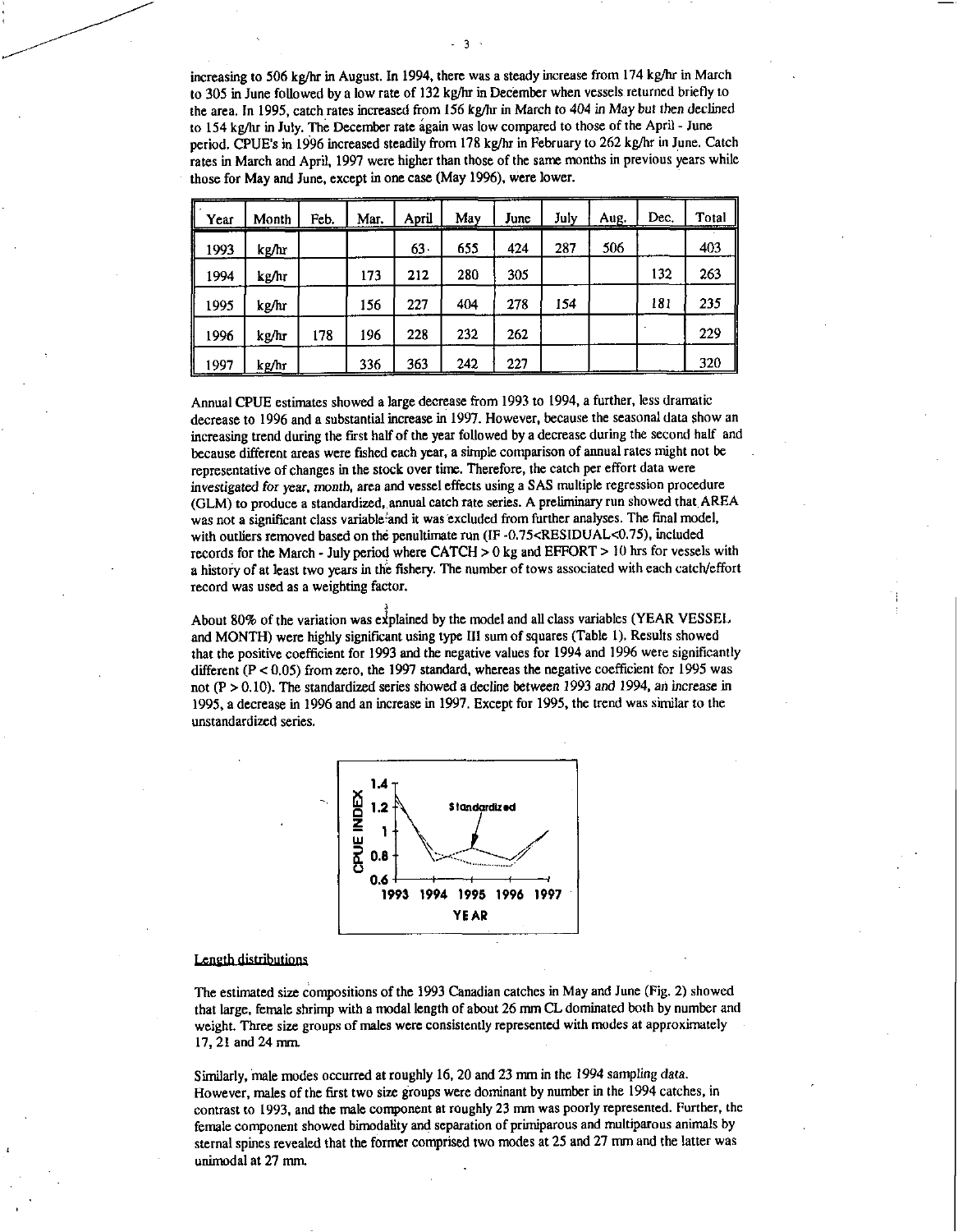In 1995, catches in numbers again consisted mainly of males with modal lengths of approximately 15 and 20 mm, the smaller size group dominating in May and June. However, there was no evidence of the size group of males at 23 - 24 mm, present in the previous two years. Further, as many as three female size groups were evident at, roughly, 22, 25 and 27 mm CL. Separation of primiparous and multiparous females showed that there were two distinct size groups of primiparous females at 22 and 25 mm but no component at 27 mm as seen in 1994. The modal structure was unclear within the multiparous group.

Samples for 1996 indicated that catches in all months were composed primarily of male shrimp which formed a single mode between 19-20 mm CL. Other male and female size groups, which were evident in previous years, were notably lacking in the Canadian catches of 1996. Primiparous female size compositibns were, again, bimodal at 22 and 25 mm.

For 1997, samples were available only for April. These data showed the dominance of male shrimp between 16 and 20 mm CL (Fig. 3). As in 1996, other size groups of males and females were low in numbers. Primiparous females showed a distinct mode at 23 mm and multiparous at 25 mm. There also was an indication of smaller primiparous females at 18 mm.

### Age composition

#### **1993**

Modal analysis of the composite male length distribution for 1993 readily separated the four size groups (without constraints) which were interpreted to represent ages 1 through 4. The component at 10 nun (age 1), evident only in July, comprised less than 1% of the total sample. About one-third of the sample was ages 2 and 3 males with twice as many 3's as 2's. Females (ages 5+), which dominated the catch in numbers (55%), were split into primiparous (48%) and multiparous (52%) groups using the sternal spine characteristics.

| Age        |      |       |       |       | S+         |
|------------|------|-------|-------|-------|------------|
| <b>Sex</b> | Male | Male  | Male  | Male  | Female     |
| CL(mm)     | 10.4 | 16.8  | 20.7  | 24.0  | 26.0, 26.5 |
| Per cent   | 0.41 | 11.48 | 21.46 | 11.56 | 55.09      |

#### **1994**

Only two size groups of male shrimp (ages 2 and 3) were clearly evident in samples taken in 1994, accounting for 55% of the total catch in numbers. The third male component at roughly 23 mm (age 4) appeared weak and was partially obscured by the dominant male group at 20.4 mm (age 3). Females (ages 5+), which comprised 37% of the catch numbers, were 53% primiparous and 47% multiparous. The primiparous group was bimodal at approximately 25 and 27 mm, raising the question of whether or not this group was composed primarily of age 5 animals. The multiparous group was unimodal at 27 mm.

| Age      |      |       |       |      | 54         |
|----------|------|-------|-------|------|------------|
| Sex      | Male | Male  | Male  | Male | Female     |
| CL(mn)   |      | 16.4  | 20.4  | 22.9 | 25.7, 26.9 |
| Per cent |      | 18.17 | 36.29 | 8.54 | 37.00      |

# **1995**

The interpretation of age composition for 1995 was confounded by the absence of males at 23 - 24 mm and the appearance of a female component at 22 mm. The assumption here is that, in 1995, there were two ages within the primiparous female group - the 1990 year class which changed sex between ages 4 in 1994 and 5 in 1995 and the 1991 year class which changed sex between ages 3 and 4 over the same period. The distinct bimodality in the length distribution for primiparous females at 22 and 25 mm supports that assumption. Over 70% of animals caught in 1995 were male and 62% of those belonged to the 1993 year class (age 2). About 15% of the catch in numbers consisted of primiparous females and 13% were multiparous females.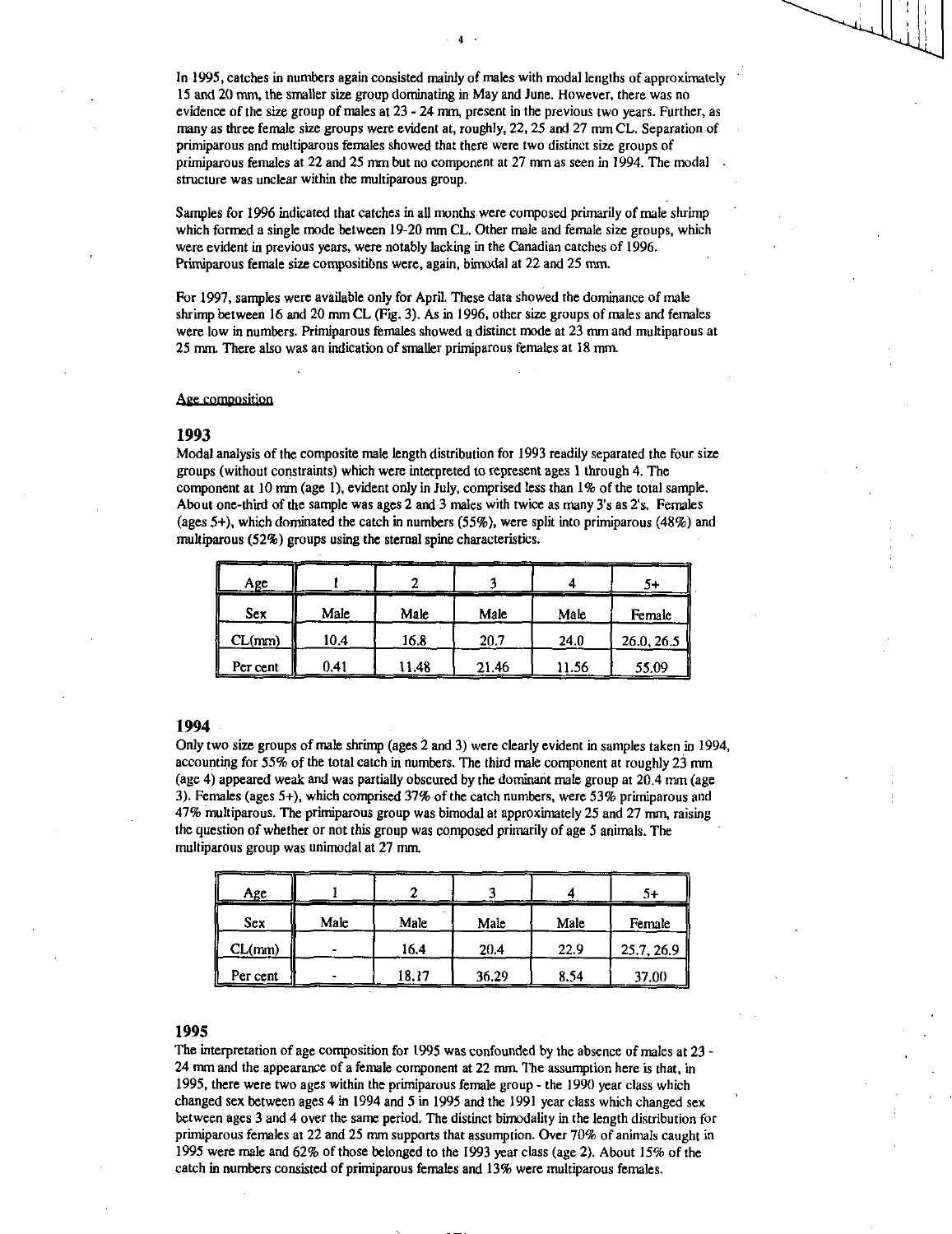| Αge      |      |       |       | ----             |
|----------|------|-------|-------|------------------|
| Sex      | Male | Male  | Male  | Female           |
| CL(mm)   |      | 15.0  | 20.3  | 22.2, 25.3, 26.2 |
| Per cent |      | 45.16 | 27.14 | 27.70            |

 $-5 -$ 

**1996** 

In samples taken in 1996, there was also an absence of males at 23 - 24 mm and an additional component of primiparous females at 22 mm. More than 80% of animals caught were males, 97% of which belonged to the 1993 year class (age 3). About 13% of the catch in numbers were primiparous females and 7% were multiparous females.

| Age.       |      |      |       |                  |
|------------|------|------|-------|------------------|
| <b>Sex</b> | Malc | Male | Male  | Females          |
| CL(mm)     |      | 13.8 | 19.3  | 21.9, 24.5, 25.6 |
| Per cent   |      | 2.57 | 77.72 |                  |

# **1997**

In 1997, 73% of animals caught were males, 85% of which belonged to the 1994 year class (age 3). Also, there was a small component of males at 21 mm which were assumed to be age 4. About 15% of the catch in numbers were primiparous females (age 4) and 12% were multiparous females (ages 5+).

 $\hat{\mathbf{z}}$ 

| Age      |      |      |       | --   |            |
|----------|------|------|-------|------|------------|
| Sex      | Male | Male | Male  | Male | Females    |
| CL(mm)   |      | 13.9 | 17.8  | 21.1 | 22.7, 25.0 |
| Per cent |      | 6.07 | 62.45 | 4.58 | 26.9       |

*Using total catch weight and data* on size composition, it was estimated that approximately 395 million, 123 million, 176 million, 169 million and 187 million shrimp were caught by Canadian vessels from 1993 to 1997 (to date), respectively. The results of the age analyses (above) were

applied to these estimates, providing a breakdown of catch at age. These were further divided by the hours fished (unstandardized) in each year, producing age-specific catch rates which can be used to detect trends and compare year-class strengths.

| Year | Age               |      | 2     | 3<br>٠ | $4$ or $4+$ | $5+$   | Total (N)   |
|------|-------------------|------|-------|--------|-------------|--------|-------------|
| 1993 | $Nx10^6$          | 1.62 | 45.38 | 84.83  | 45.69       | 217.76 | 395,284,064 |
| 1994 | Nx10 <sup>6</sup> |      | 22.30 | 44.55  | 10.48       | 45.42  | 122,753,042 |
| 1995 | Nx10 <sup>6</sup> |      | 79.32 | 47.67  | 48.65       |        | 175,636,541 |
| 1996 | $Nx10^{-6}$       |      | 4.28  | 129.32 | 32.80       |        | 166,392,292 |
| 1997 | $Nx10^{\circ}$    |      | 11.32 | 116.47 | 58.71       |        | 186,507,706 |
| 1993 | No./hr.           | 175  | 4911  | 9180   | 4944        | 23564  | 42775       |
| 1994 | No./hr.           |      | 5634  | 11256  | 2648        | 11475  | 31014       |
| 1995 | No./hr.           |      | 22243 | 13368  | 13643       |        | 49253       |
| 1996 | No./hr.           |      | 1083  | 32748  | 8305        |        | 42135       |
| 1997 | No./hr.           |      | 4574  | 47060  | 23722       |        | 75357       |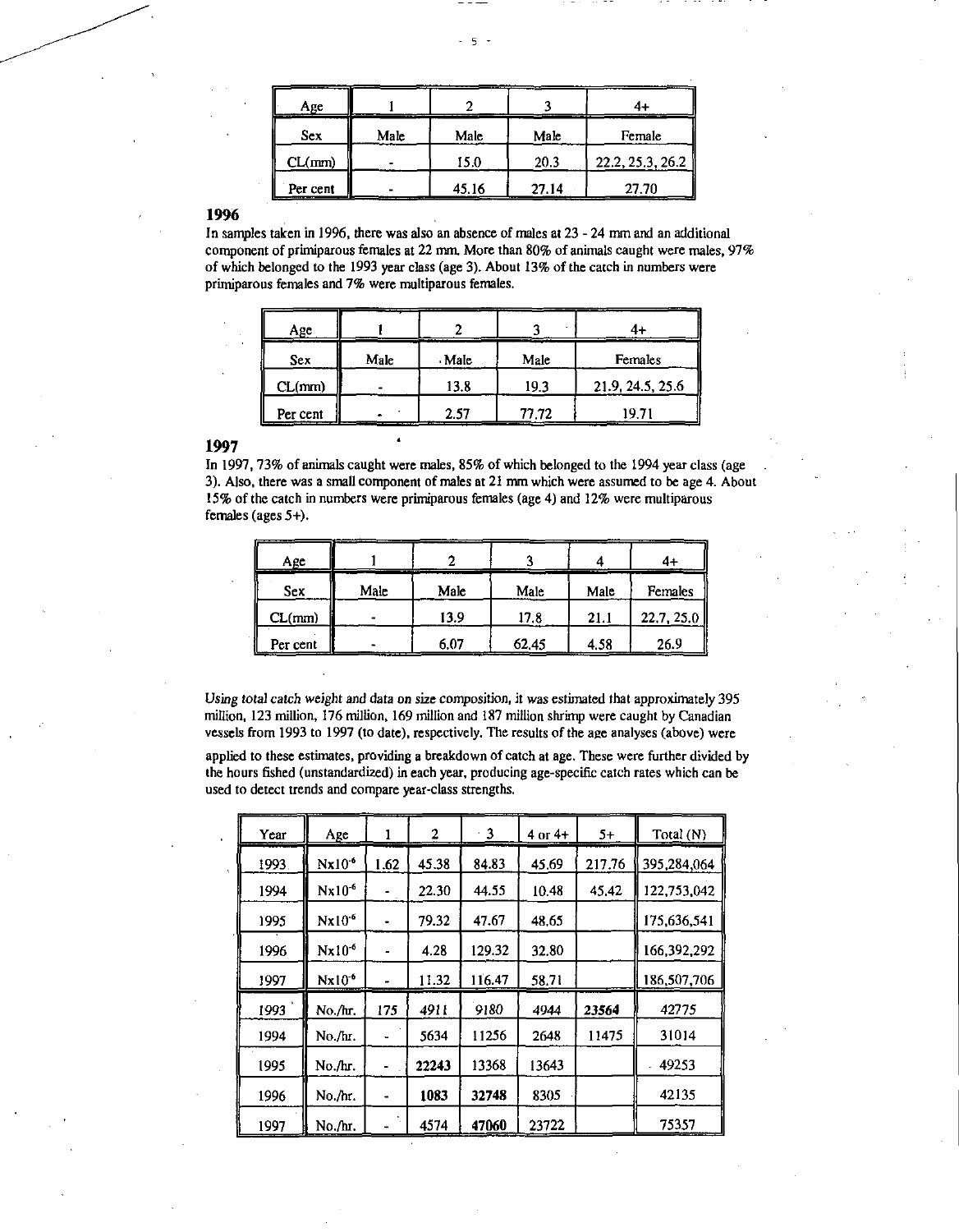Catch rates in numbers for ages 4+ declined from 28,500 per hour in 1993 to 8300 in 1996 and increased to 23,700 in 1997 with the inclusion of the strong 1993 year class (age 4). Rates for ages 2+3 increased form 14,000 per hour in 1993 to 35,600 in 1995, decreased slightly in 1996 and increased to a high of 51,600 in 1997 with the recruitment of the 1994 year class (age 3). The results also show the importance of the 1988 year class in 1993, the emergence of the 1993 year class at age 2 in 1995 and the dominance of the 1994 year class in 1997. Both the 1988 and 1993 year class were strong but there is no basis for a comparison of their abundance. The 1988 year class appeared stronger at age 5 than the 1989 and the 1993 stronger than any years class at age 2. However, at age 3, the 1994 year class produced higher catch rates than those of 1990 to 1993, inclusive.

#### By-catches

Catch composition data by species, month and year from observer records showed that redfish (Sebastes spp.) occurred most frequently as by-catch. Other commercially valuable species, such as cod and Greenland halibut, were taken only in small quantities. In 1993 and 1994, redfish bycatch was problematic but in 1995 conditions improved and, in 1996 and 1997, redfish comprised less than 1% of the total catch of all species.

#### Shrimp discards

Despite the decrease in size of shrimp in the catches due to the dominance of the 1993 year class in 1995 and 1996 and the 1994 year class in 1997 (see above), discard levels remained low and were estimated at approximately 1% in 1995 and 1996 and 2% in 1997.

#### DISCUSSION

Commercial catch rates from 1994 to 1997 were substantially lower than those achieved in the virgin fishery. Standardization of the CPUE showed that the 1996 estimate was significantly lower than the 1997 but the 1995 estimate was not. Associated with the changes in CPUE are major shifts in the distribution of fishing effort - to the west and southwest in 1994 and over much shallower depths in 1995, 1996 and 1997. High catch rates (> 500 kg/hr), which were frequent throughout the area fished in 1993, occurred only sporadically in 1996 and 1997.

Samples analyzed for size and age composition showed major changes over tine. In 1993, catches were dominated by females, many of which belonged to the abundant 1988 year class. The effects of mortality on this year class were apparent in 1994 when CPUE's were lower and the catches contained higher proportions of males, especially the 1991 year class. From 1995 to 1997, the catches by Canadian vessels depended, to a large extent, upon males - 2 and 3 year olds in 1995 and 3 year olds in 1996 and 1997. The increase in CPUE in 1995 over 1994 was due to the recruitment of the strong 1993 year class at age 2 and the increase in 1997 to the recruitment of the 1994 year class at age 3.

The age analysis also revealed changes in the age at sex reversal over time. In 1993 and 1994, age 4 males were present at 23 - 24 mm CL but, in 1995 and 1996, there was no component of males at this length. Instead, a size group of primiparous females emerged at roughly 22 mm which was not evident in either 1993 or 1994. Also, in 1994, bimodality was evident in the primiparous female component at 25 and 27 mm CL. In 1997, a small component of age 4 males was evident but most of the animals caught from this year class (1993) were primiparous females. The implications of changes in the length and age at sex reversal are not entirely clear for this population but substantial variation already has been seen over a relatively short time series, confounding the age analysis.

The inferences on trends in the population and year-class strengths from the age analysis of the commercial fishery data are influenced by the continuing changes in fishing pattern and variation in age and length at sex inversion. The changes in the fishery (i.e. females to males, deep to shallow) prevent a direct comparison of catch per hour at age, especially for the younger ages. It is clear that the fishery in 1995 and, particularly, 1996 was supported on the strength of the 1993 year class and the 1997 fishery on the 1994 year class.

Redfish by-catch in the Canadian fishery for shrimp on Flemish Cap has been much reduced since 1995 and, assuming that the use of sorting grates with 22 mm bar spacings will remain in effect, is expected to remain low until another strong redfish year class emerges.

6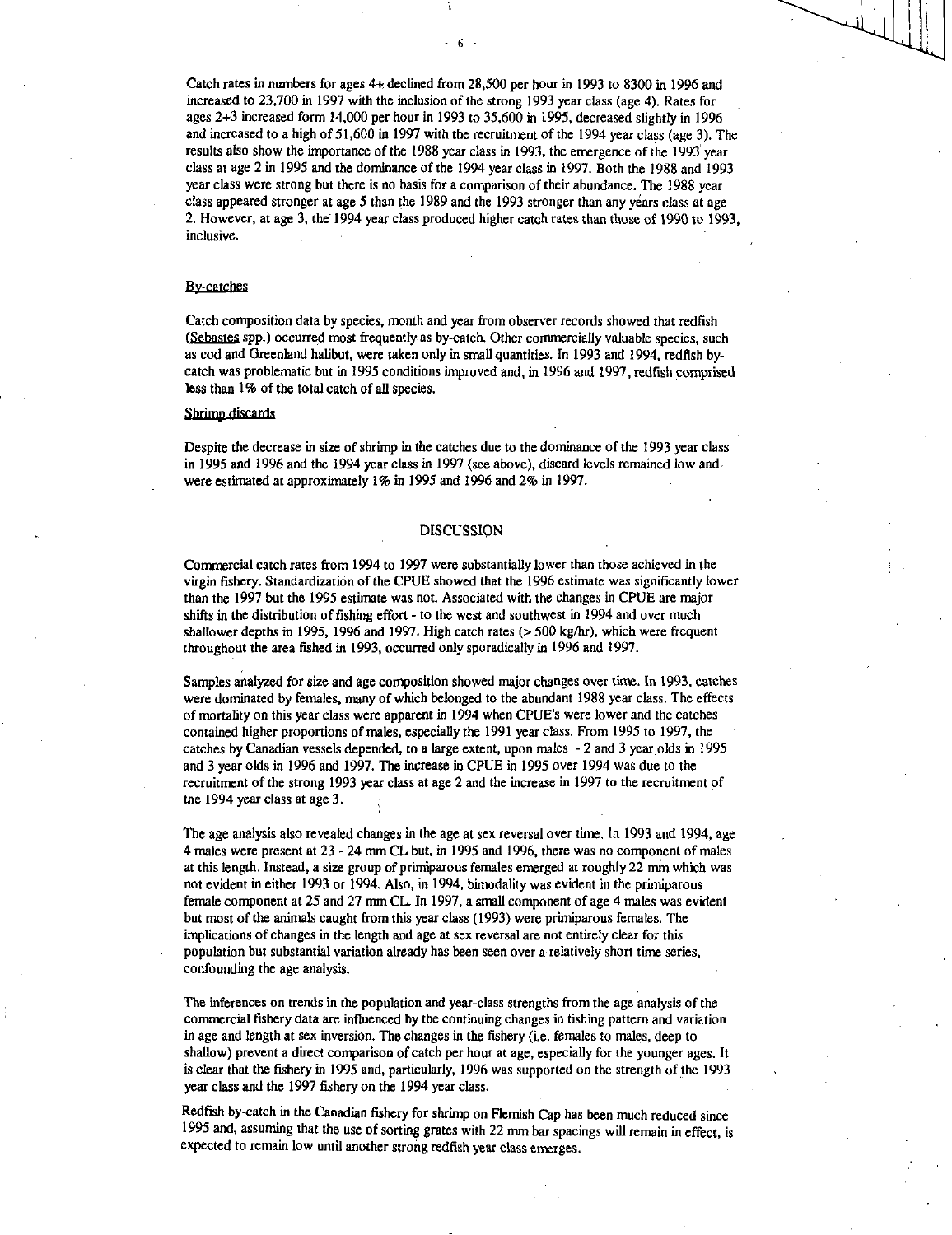## **REFERENCES**

 $\cdot$ 

Macdonald, P.D.M., and T.J. Pitcher. 1979. Age-groups from size-frequency data: A versatile and efficient method of analyzing distribution mixtures. J. Fish. Res. Board Can., 36: 987-  $- 1011.$ 

McCrary. T.A. 1971. Sternal spines as a characteristic for differentiating between females of some Pandalidae. J. Fish. Res. Board Can., 28: 98-100.

Parsons. D.G., and P.J. Veitch. 1996. The Canadian fishery for northern shrimp (Pandalus borealis) on Flemish Cap (NAFO Division 3M), 1993 to 1996. NAFO SCR Doc. 96/93, Serial No. N2776: 12p.

Rasmussen. B. 1953. On the geographical variation in growth and sexual development of the deep sea prawn (Pandalus borealis Kr.). Norweg. Fish. and Mar. Invest. Rep., 10(3): 1-160.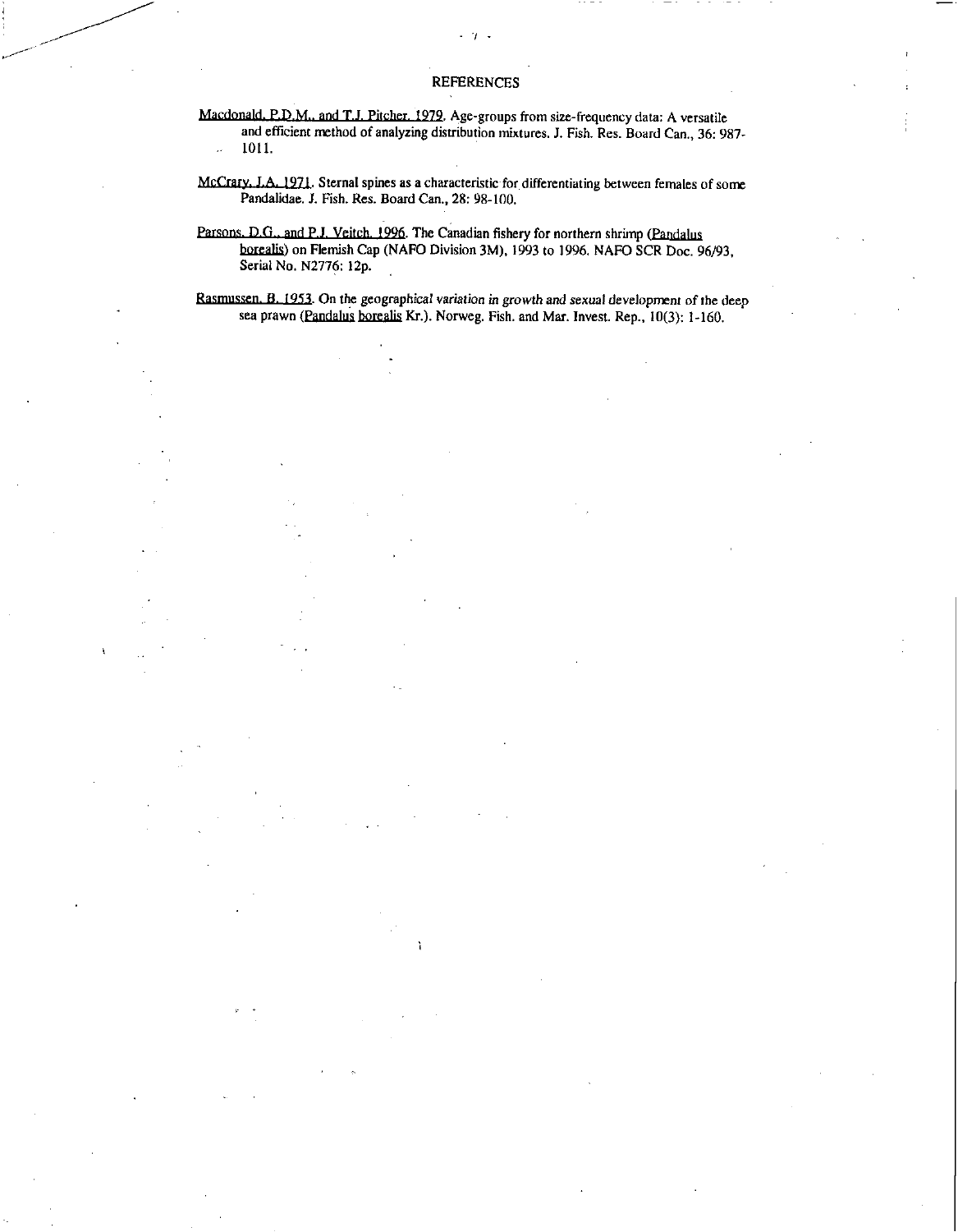- 8

 $\sim$ 

 $\lambda$ 

 $\sim$   $\sim$ 

 $\mathcal{A}$  $\mathbf{r}$  $\bar{z}$ 

> $\sim$  $\bar{\mathcal{A}}$

 $\ddot{\phantom{a}}$ 

 $\Delta \sim 100$ 

# **General Linear Models Procedure Class Level Information**

| Class  | Levels. | $\overline{\phantom{a}}$<br>Values<br>٠ |  |
|--------|---------|-----------------------------------------|--|
| YEAR   | 5.      | 93 94 95 96 97                          |  |
| VESSEL | 10      | 12 29 41 43 44 5 58 67 69 70            |  |
| MONTH  |         | 3 4 5 6 7                               |  |

Number of observations in data set = 143

|                | <b>Dependent Variable: LNCPUE</b> |                |
|----------------|-----------------------------------|----------------|
| <b>Weight:</b> |                                   | <b>WTACTOR</b> |

| <b>Source</b>    |    | D7       | Sum of Squares<br>$\sim$ | Kean Square | F Value | $P_T > T$           |
|------------------|----|----------|--------------------------|-------------|---------|---------------------|
| <b>Model</b>     |    | 17       | 566.99605265             | 33.35270090 | 29.30   | 0.0001              |
| Error            |    | 125      | 142.29364316             | 1.13034915  |         |                     |
| Corrected Total  |    | 142      | 709.28969581             |             |         |                     |
|                  |    | R-Square | c.v.                     | Root MSK    |         | LNCPUE Mean         |
|                  |    | 0.799386 | 10.76799                 | 1.06693446  |         | 5.68406342          |
| Source           |    | DF.      | Type III 88              | Mean Square | r value | Pr > F              |
| YEAR             |    | 4        | 128.54408464             | 32.13602116 | 28.23   | 0.0001              |
| <b>VESSEL</b>    |    | 9        | 178.91716599             | 19.07960511 | 17.46   | 0.0001              |
| MONTH            |    |          | 52.89720681              | 15.72430170 | 13.01   | 0.0001              |
|                  |    |          |                          | T for HO:   | Pr >  T | <b>Std Error of</b> |
| Parameter        |    |          | <b>Estimate</b>          | Parsmeters0 |         | Estimate            |
| <b>INTERCEPT</b> |    |          | 5.002486837 B            | 26.34       | 0.0001  | 0.10989242          |
| YEAR             | 93 |          | 0.267977396 B            | 2.86        | 0.0050  | 0.09369474          |
|                  | 94 |          | $-0.281591047$ B         | $-3.29$     | 0.0013  | 0.08571735          |
|                  | 95 |          | $-0.151603505B$          | $-1.63$     | 0.1053  | 0.09296872          |
|                  | 96 |          | $-0.200725035$ B         | $-3.53$     | 0.0006  | 0.07957750          |
|                  | 97 |          | 0.000000000 B            | $\bullet$   | ٠       |                     |
| VESSEL           | 12 |          | 0.193032854 B            | 1.13        | 0.2617  | 0.17119617          |
|                  | 29 |          | 0.734177979 B            | 4.74        | 0.0001  | 0.15498558          |

|              |    |                  | Univariate Procedure |           |            |
|--------------|----|------------------|----------------------|-----------|------------|
|              | 7  | 0.000000000 B    | $\bullet$            | $\bullet$ |            |
|              | 6  | 0.293525270 B    | 4.65                 | 0.0001    | 0.06318361 |
|              | s  | 0.374298458 B    | 5.14                 | 0.0001    | 0.07287479 |
|              |    | 0.162919351 B    | 1.93                 | 0.0564    | 0.00459416 |
| <b>MONTH</b> | з  | $-0.036728187$ B | $-0.34$              | 0.7357    | 0.10055699 |
|              | 70 | 0.000000000 B    |                      |           |            |
|              | 69 | 0.090163063 B    | 0.53                 | 0.5974    | 0.17028512 |
|              | 67 | 0.745915115 B    | 4.72                 | 0.0001    | 0.15799571 |
|              | 50 | 0.446554499 B    | 2.71                 | 0.0076    | 0.16461645 |
|              | s  | 0.342926702 B    | 2.10                 | 0.0370    | 0.16337995 |
|              | 44 | 0.664964246 B    | 4.03                 | 0.0001    | 0.16503927 |
|              | 43 | 0.190330598 B    | 1.19                 | 0.2361    | 0.15989209 |
|              | 41 | 0.400682842 B    | 2.99                 | 0.0034    | 0.16096774 |
|              | -- | .                |                      | .         |            |

| <b>Variable=R</b><br><b>Moments</b> |                                                                                                           |            | $Quant 11ee (Def-5)$ |            |     |            | Extremes     |            |                |                                                                                     |
|-------------------------------------|-----------------------------------------------------------------------------------------------------------|------------|----------------------|------------|-----|------------|--------------|------------|----------------|-------------------------------------------------------------------------------------|
| 143                                 | <b>Sum Wats</b>                                                                                           | 143        | 100% Max             | 0.649905   | 99% | 0.443137   | Lowest       | <b>CDB</b> | <b>Highest</b> | Ob s                                                                                |
| $-0.03186$                          | <b>Sum</b>                                                                                                | $-4.55547$ | 75% QJ               | 0.142233   | 95% | 0.288925   | $-0.67552($  |            |                | 65)                                                                                 |
| 0.234942                            | Variance                                                                                                  | 0.055198   | 50% Mod              | $-0.02623$ | 90% | 0.247694   | $-0.59199($  |            |                | 87)                                                                                 |
| $-0.21563$                          | <b>Rurtosis</b>                                                                                           | 0.092589   | 25% O1               | $-0.18166$ | 10% | $-0.32706$ | $-0.57775($  |            |                | 130)                                                                                |
| 7.983229                            | CSS                                                                                                       | 7.838108   | 0% Min               | $-0.67552$ |     | $-0.44429$ | $-0.54842$ ( |            |                | 107)                                                                                |
| $-737.505$                          | Std Mean                                                                                                  | 0.019647   |                      |            | 14. | $-0.59199$ | $-0.5437($   |            |                | 37)                                                                                 |
| $-1.62145$                          | Pr>!Ti                                                                                                    | 0.1071     | Range                | 1.325421   |     |            |              |            |                |                                                                                     |
| 143.                                | num > 0                                                                                                   | 67         | Q3-Q1                | 0.323095   |     |            |              |            |                |                                                                                     |
| $-4.5$                              | Pr>=iXi                                                                                                   | 0.5036     | <b>Mcde</b>          | $-0.67552$ |     |            |              |            |                |                                                                                     |
| $-634$                              | Pz>=181                                                                                                   | 0.2025     |                      |            |     |            |              |            |                |                                                                                     |
| 0.987008                            | Pr <w< td=""><td>0.9300</td><td></td><td></td><td></td><td></td><td></td><td></td><td></td><td></td></w<> | 0.9300     |                      |            |     |            |              |            |                |                                                                                     |
|                                     |                                                                                                           |            |                      |            |     |            | 5%.          |            |                | 143) 0.381042(<br>55) 0.416044(<br>92) 0.424533(<br>123) 0.443137(<br>61) 0.649905( |

| <b>Stem Leaf</b>              |    | Soxplot |                                                                                                                 | Normal Probability Plot              |
|-------------------------------|----|---------|-----------------------------------------------------------------------------------------------------------------|--------------------------------------|
| 65                            |    |         | $0.65+$                                                                                                         |                                      |
|                               |    |         |                                                                                                                 | $***$                                |
| 4 224                         |    |         |                                                                                                                 | $+ 1 + 1 + 1$                        |
| 3.348                         |    |         |                                                                                                                 | $***$                                |
| 2 033444555666889             | 15 |         |                                                                                                                 | $. The$                              |
| 1 01111223344566666789999     | 23 | ------- |                                                                                                                 | ******                               |
| 0 1222222333444555679999      | 22 |         |                                                                                                                 | *****                                |
| -0 9998887766544333332100     | 22 | ナー・エー・キ |                                                                                                                 | ******                               |
| -1 98888666554222211000       | 20 |         |                                                                                                                 |                                      |
| $-2$ 9987754444332211         | 16 |         |                                                                                                                 | *****                                |
| $-377643220$                  |    |         |                                                                                                                 | $+ + + +$                            |
| $-4 6422$                     |    |         | $+ + + + +$                                                                                                     |                                      |
| $-598540$                     |    |         | $\begin{array}{cccccccccccccc} \bullet & \bullet & \bullet & \bullet & \bullet & \bullet & \bullet \end{array}$ |                                      |
| $-68$                         |    |         | $-0.65 +$ *                                                                                                     |                                      |
| ----&----&----&-------        |    |         |                                                                                                                 | ------------------------------------ |
| Multiply Stem. Leaf by 10**-1 |    |         | -2                                                                                                              | $-1$<br>$\bullet$<br>$+1$<br>$+2$    |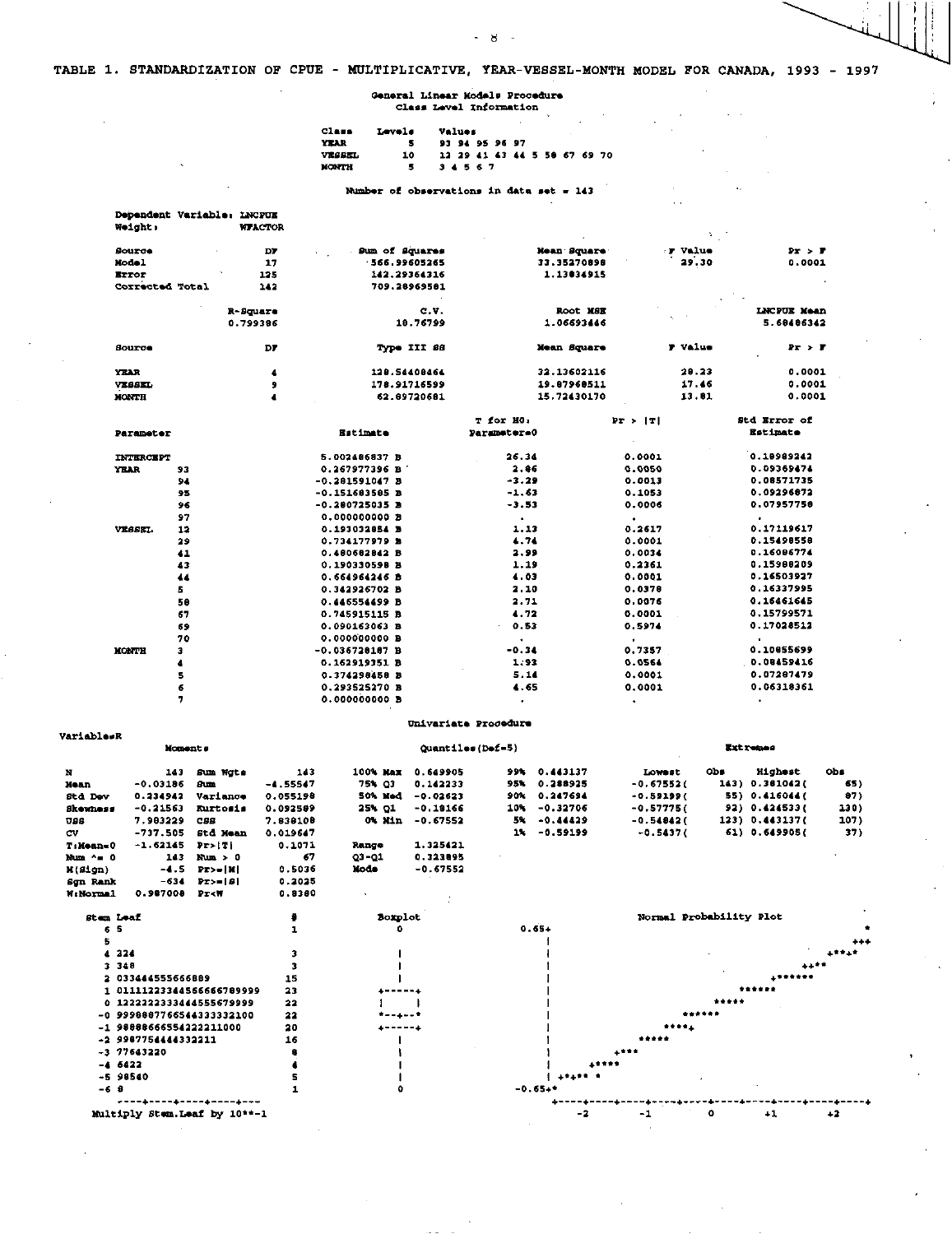Fig. 1. Distribution of Canadian fishing effort in NAFO Div. 3M, 1993-1997.

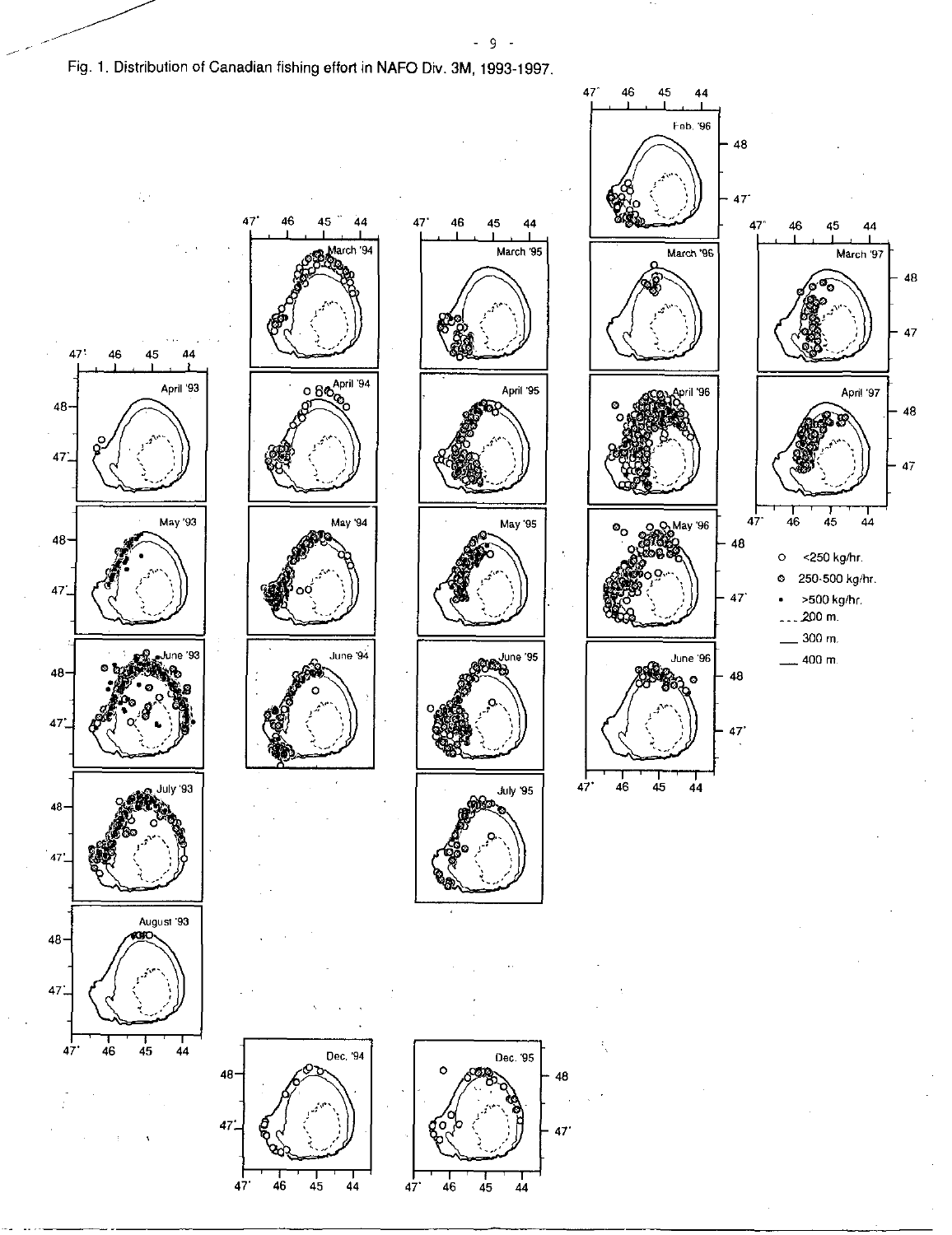

# Fig. 2. Catch-at-length (millions) in NAFO Division 3M, 1993-96. Solid line = males, broken line=females.

 $-10 -$